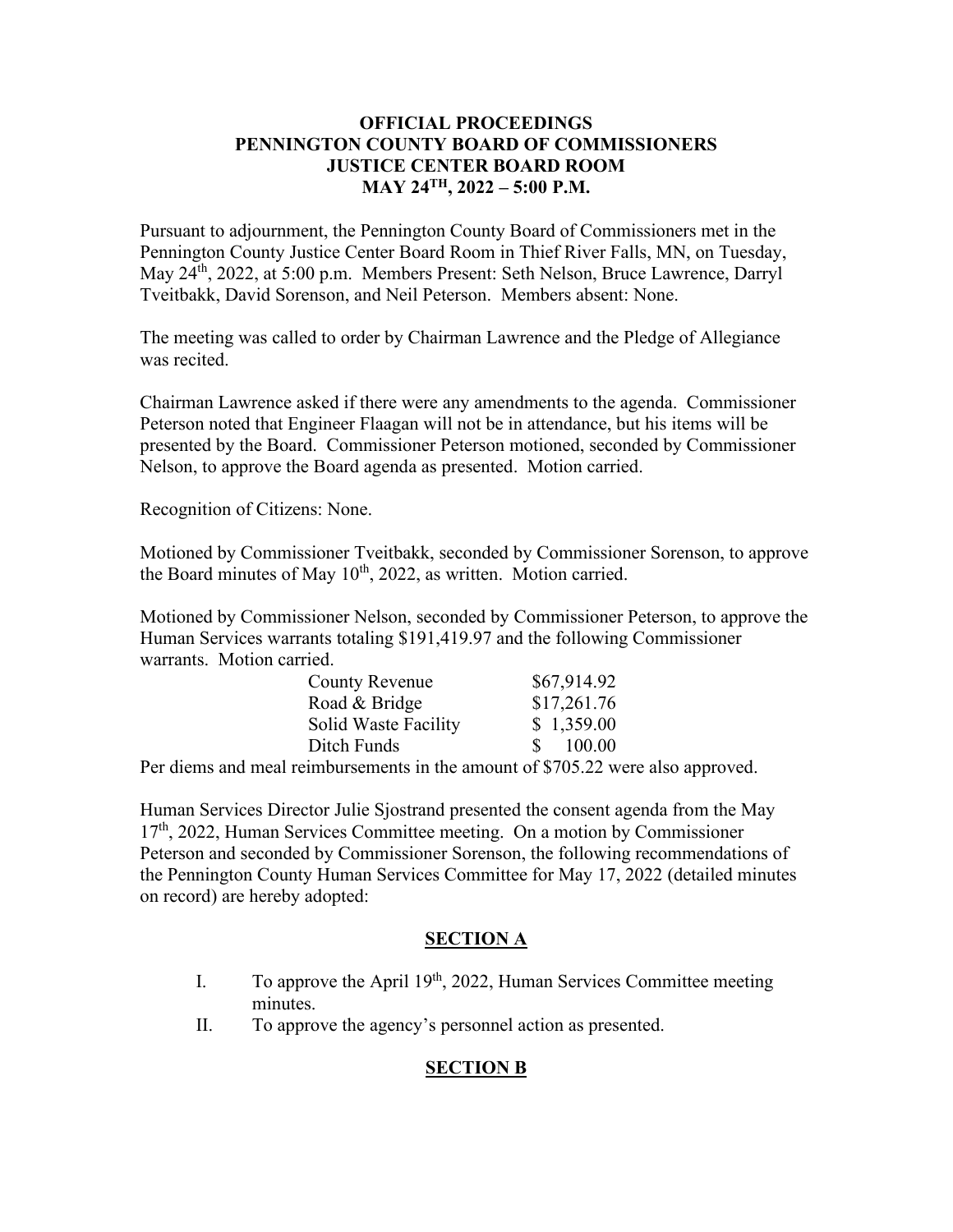I. To approve payment of the Agency's bills.

Ms. Sjostrand discussed a mental health awareness event being held in Thief River Falls on August 23rd, 2022. She asked if the Board would consider a donation similar to their 2021 donation for the 'Be the Voice' event. Motioned by Commissioner Nelson, seconded by Commissioner Sorenson, to donate \$4,000 to the 2022 mental health awareness event being held August  $23<sup>rd</sup>$ , 2022, to be funded via the County Board's travel budget. Discussion followed with the Auditor-Treasurer suggesting that if the event will be annual, the Board budget for such a donation in future years. Hearing no further discussion, the motion was carried.

Faye Auchepaugh presented invitations and flyers to the Board regarding events being held this Thursday through Saturday in celebration of Nordic Fest, a Scandinavian celebration. Activities include a speaker, representatives from the 99<sup>th</sup> Infantry Battalion, and a luncheon on Friday, May  $27<sup>th</sup>$ , at 12:30 p.m.

Inter-County Nursing Services Director Kayla Jore presented a COVID-19 update. There were 44 positive cases in the last week, not including home tests that go unreported. ICNS will continue to offer vaccination clinics but only monthly during the summer. She noted there were few influenza cases this past winter season. ICNS is largely focusing on mental health now and will participate in the self-harm event being held at Lincoln High School on May  $25<sup>th</sup>$ , 2022.

Emergency Management Director Erik Beitel stated that Engineer Flaagan, Commissioner Lawrence, and himself met with FEMA and the Homeland Security today regarding preliminary flood damage assessments. It's uncertain whether a federal disaster will be declared, we would qualify if so, but other programs may help cover some damages as well. Natural erosion isn't covered, so the issue of local homes threatened by riverside erosion will have to be approached differently. He noted that townships must formally report their flood damages and about half have done so. The five-year hazard mitigation plan that is being redone will need to incorporate flooding emergencies that we just experienced. The Board thanked Mr. Beitel for his report.

The following Highway Department item was presented on behalf of Engineer Flaagan:

Discussion was held on a truck ordered by the Highway Dept. in 2021 and scheduled for delivery in 2022. Due to increasing production costs, a \$2,900 surcharge was added earlier and another \$3,800 is being requested. It was noted that the manufacturer is behind by 100 units. Motioned by Commissioner Peterson, seconded by Commissioner Nelson, to pay the requested surcharge of \$3,800 and move forward with the truck purchase. It was noted that the purchase amount is still within the budget. Motion carried.

County Sheriff Kuznia presented the following law enforcement items: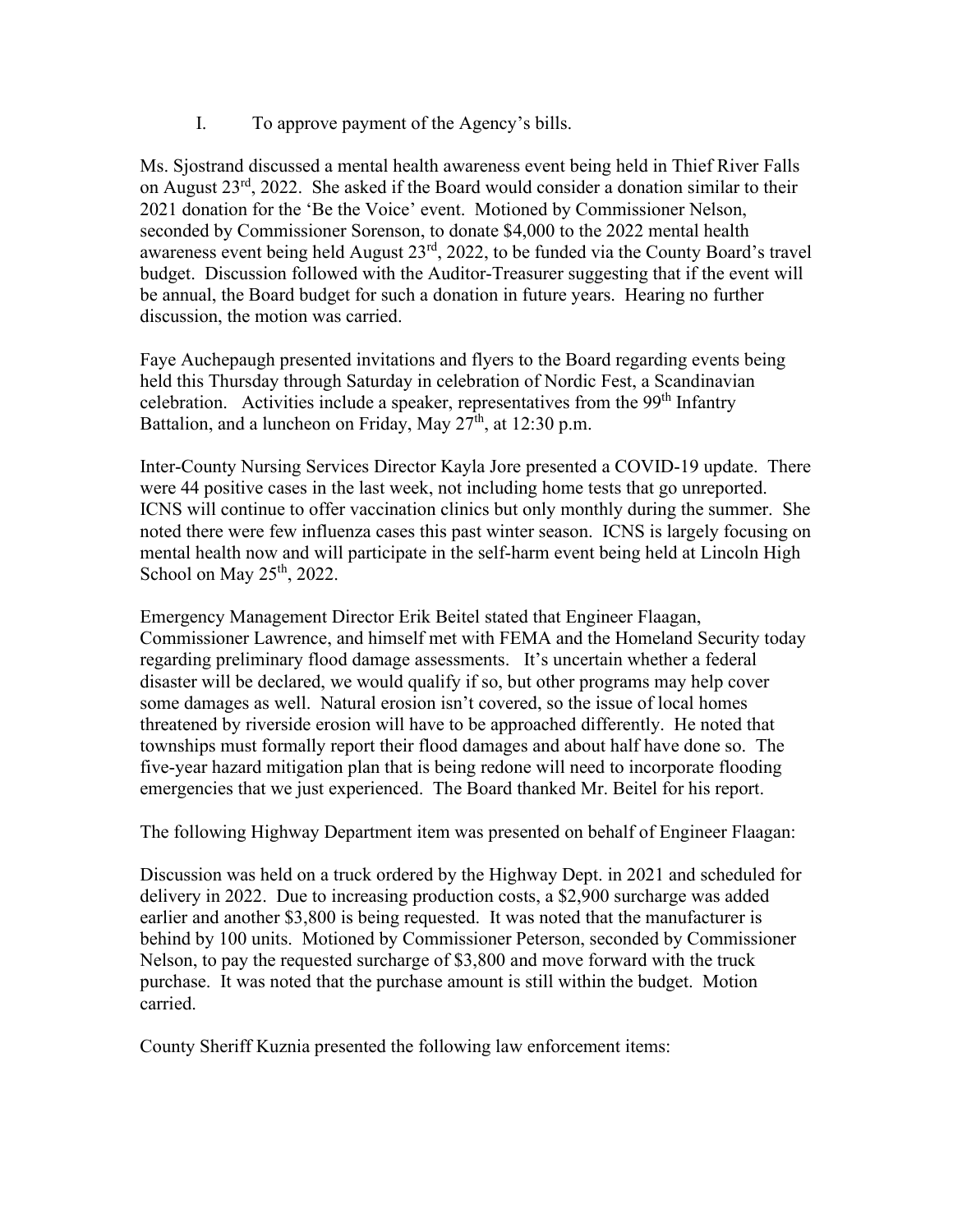Sheriff Kuznia noted that Lake of the Woods County is changing to a 72-hour jail and he presented a proposed, one-year agreement to house their inmates following the 72-hour limit. The contract calls for 3 daily beds at \$55.00/bed (\$125/bed for special needs classification inmates). Medical costs will be reimbursed by LOTW County. Motioned by Commissioner Tveitbakk, seconded by Commissioner Sorenson, to approve a Purchase of Service Agreement with Lake of the Woods County for the housing of Lake of the Woods County inmates as stated above, effective June  $1<sup>st</sup>$ , 2022. Discussion followed and it was noted that the County Attorney Seamus Duffy has reviewed and approved the Agreement. The Sheriff noted that jail staffing shortages are a leading cause of jail facilities moving to short term facilities. Following discussion, the motion was carried.

Motioned by Commissioner Nelson, seconded by Commissioner Tveitbakk, to approve the resignation of PT Dispatcher/Jailer Angella Amiot effective May  $16<sup>th</sup>$ , 2022. Discussion followed with the Sheriff stating he wants to fill the vacant Correction Officer positions before advertising for the Dispatcher/Jailer position. Motion carried.

Motioned by Commissioner Tveitbakk, seconded by Commissioner Peterson, to authorize the County Sheriff to advertise for the position of Part-Time Dispatcher/Jailer when he deems appropriate. Motion carried.

Auditor-Treasurer Items:

The following resolution was introduced and motioned by Commissioner Tveitbakk, seconded by Commissioner Sorenson, and upon vote was unanimously carried.

#### **RESOLUTION**

**BE IT RESOLVED**, that the Pennington County Board of Commissioners hereby appoint the following Deputy County Auditor-Treasurer staff, who have met the statutory requirements to act as Election Judges, to the Absentee Ballot Board for all elections held in the year 2022.

> Julie Stennes Jessica Dybedahl Taylor Engelstad

**BE IT FURTHER RESOLVED**, that the foregoing Deputy Auditor-Treasurer staff also serve as the Mail Ballot Board and UOCAVA Absentee Ballot Board as recommended by the County Auditor-Treasurer.

County Coordinator Items: None

County Attorney Items: None

Committee Reports/Commissioner Updates:

Commissioner Peterson noted that the proposed changes to Payments in Lieu of Tax (PILT) were not approved at the latest legislative session.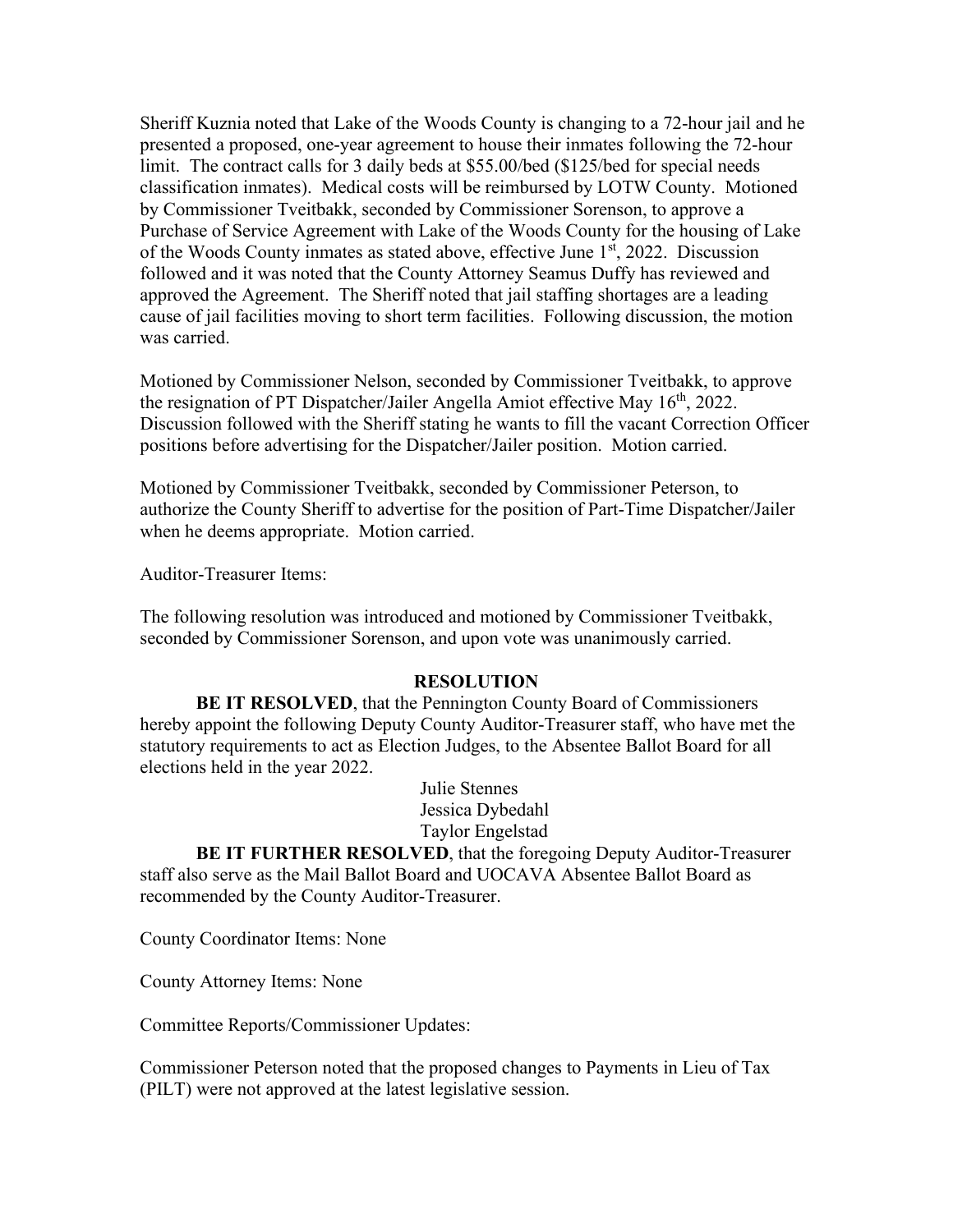Commissioner Tveitbakk noted that there will be a Clearwater One Watershed, One Plan meeting tomorrow to go over public comments on the plan. He also noted that the latest legislative session did result in approved funding for expanding broadband services.

Commissioner Lawrence discussed the recent purchase of Les's Sanitation, Inc. by Waste Masters LLC and related lease agreement with Pennington County. It was noted that the County Attorney worked with Attorney Nathan Hasse on the agreement. Motioned by Commissioner Nelson, seconded by Commissioner Peterson, to approve the following agreement. Motion carried.

## **AMENDMENT AND ASSUMPTION OF LEASE AGREEMENT**

**WHEREAS**, the County of Pennington and Les's Sanitation, Inc. executed an Operating and Facility Space Agreement for recycling services in Pennington County on April 1<sup>st</sup>, 2018, hereinafter "Agreement"; and

**WHEREAS**, the Les's Sanitation, Inc. was sold to Waste Masters LLC and subsequently dissolved; and

**WHEREAS**, Waste Masters LLC did acquire all rights and interests to any contracts from Les's Sanitation, Inc. and has assumed all such contracts; and

**WHEREA**S, Pennington County and Waste Masters LLC have never formally amended the Operating and Facility Space Agreement recognizing Waste Masters LLC as the new party.

**NOW, THEREFORE**, for valuable consideration, the receipt of which is hereby acknowledged, the parties agree as follows:

Waste Masters LLC agrees to assume all obligations and responsibilities of Les's Sanitation, Inc. in the Operating and Facility Space Agreement dated April 1, 2018. Pennington County hereby accepts the assumption of Waste Masters LLC.

The Operating and Facility Space Agreement dated April 1, 2018, is hereby amended to remove Les's Sanitation as a party to the Agreement and substitute Waste Masters LLC.

The Terms of the Operating and Facility Space Agreement dated April 1, 2018, except as amended herein, is hereby affirmed.

Commissioner Tveitbakk informed the Board that the Building Committee recently met with architect firm SEH, Inc. regarding the layouts for the Human Services remodel project. The 1<sup>st</sup> floor project will be done first (breakroom remodel and east side flooring) and SEH will finalize the plan within a month. Asbestos testing in the remodel areas is complete and the County Coordinator is working on an abatement plan and obtaining quotes. STS will assist with clearing out the remodel areas.

Motioned by Commissioner Tveitbakk, seconded by Commissioner Nelson to adjourn the Board meeting to June 14<sup>th</sup>, 2022, at 10:00 a.m. Motion carried.